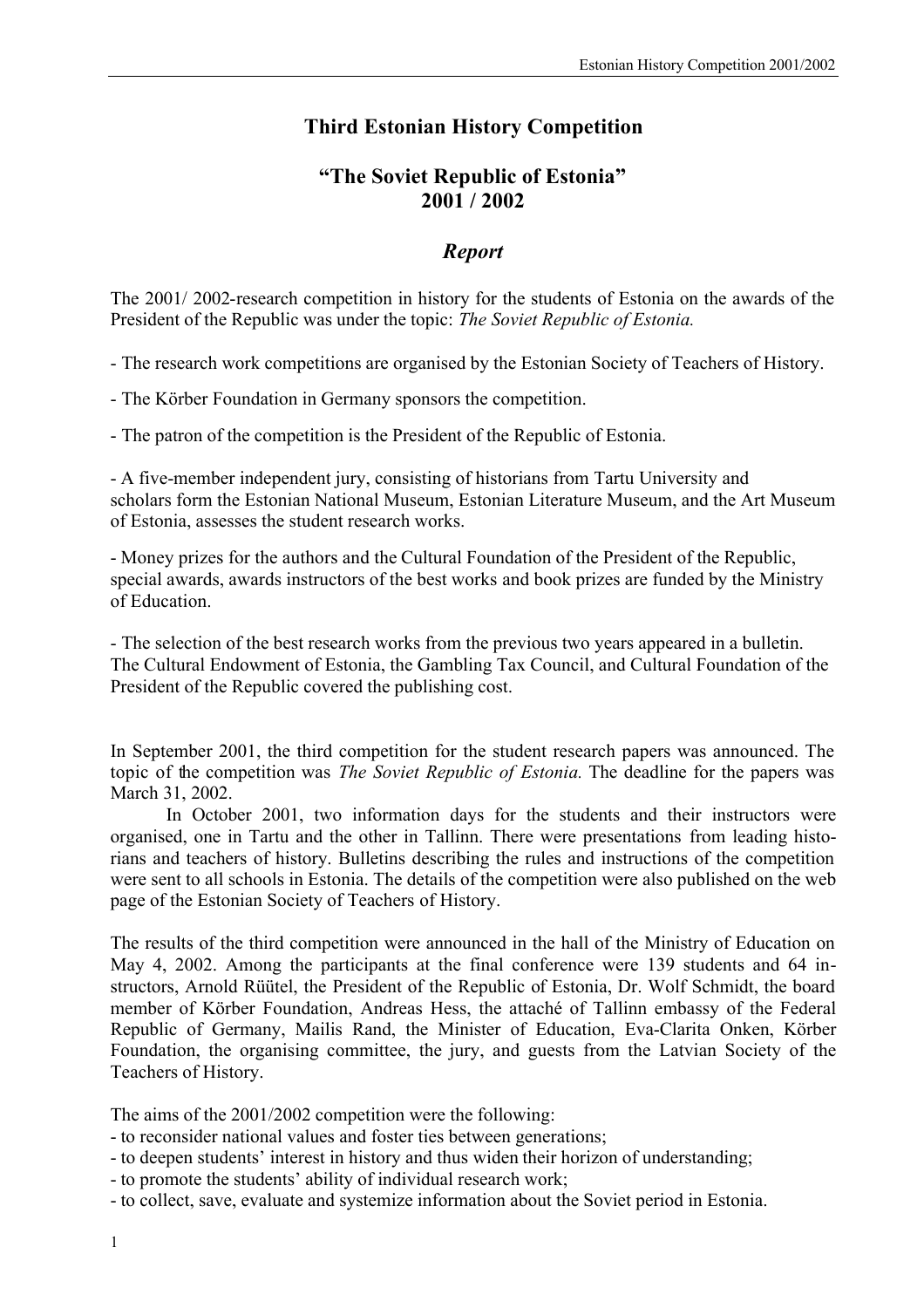107 papers (51 from basic schools and 56 from high school) were submitted to the competition *The Soviet Socialist Republic of Estonia*. There were 64 instructors, both teachers and parents.

The winners of the competition were:

| <b>Basic School:</b><br>Kätlin Pahk       | Are Basic School                       | "My Grandfather Leho Pahk -<br>Countryman's Life"                                     |
|-------------------------------------------|----------------------------------------|---------------------------------------------------------------------------------------|
| Viivika Halapuu                           |                                        |                                                                                       |
| Kadri Kann<br>Jane Peda                   | Ulenurme High School.                  | "The One Who Walks After a<br>Plough Is on the Right Track"                           |
| Robert EensooTüri                         | High School                            | "The School Network in Järva<br>County – Its Creation and<br>Transformation in Time"  |
| <b>High School:</b><br><b>Indrek Must</b> | Treffner High School                   | "Textbooks for Elementary"<br>School level – the Tool for<br>Soviet Ideology"         |
|                                           | Mari-Leen Tammela Tallinn French Lycée | "Journal <i>Pioneer</i> as a<br>reverberator and Creator of<br>Estonian School Youth" |
| Hije Nõlvak                               | Rakvere High School                    | "Ellen Grünfeldt in Changing<br>Times"                                                |

Students used a variety of sources including the National Archive of Estonia, county and school archives, museums, oral and written memories, personal diaries, journalistic sources, photos, and documents to conduct the research.

### **About the subject matter:**

-In many papers, the grandparents of the students, who led their lives under a Soviet rule, form the core of the subject matter.

- A number of research papers dissected Soviet-time school textbooks, children literature, and the press.

- The school institution of the Soviet era was also studied.

- Some works focused on history of the native place during the Soviet period.

#### **Some samples of the range of topics:**

- Seaside Collective Farms of Saaremaa
- The Life of Estonians during the Soviet Period
- Defining the Term "Collective Farm"
- Memories of the Soviet-time Cinema
- Soldier Letters Tell a Story
- How Estonians Served in the Soviet Army?
- What Were You Like, the Period of Rouble?
- School life in the Soviet Time